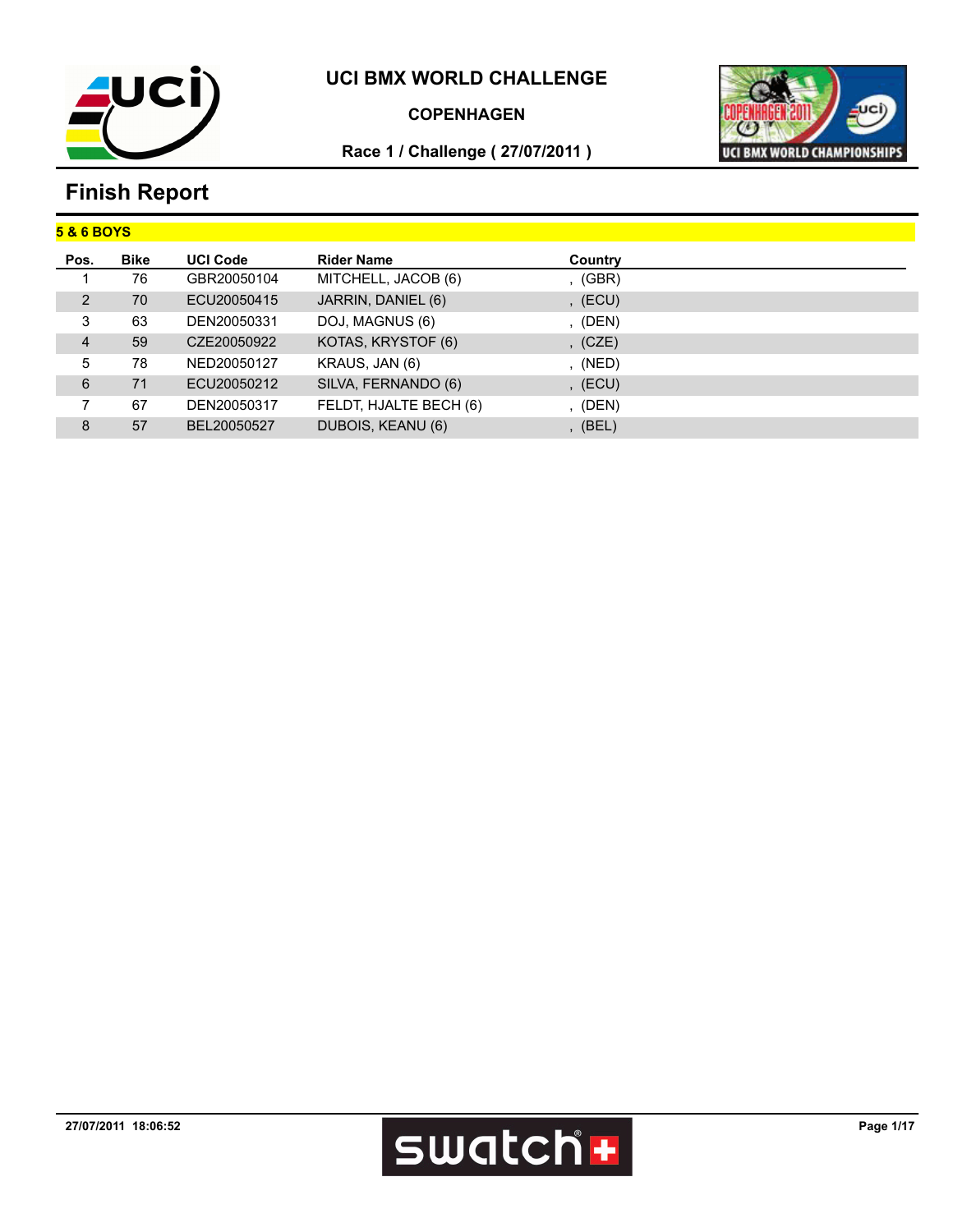

#### **COPENHAGEN**



## **Race 1 / Challenge ( 27/07/2011 )**

| 5-7 GIRLS      |             |                 |                            |           |  |
|----------------|-------------|-----------------|----------------------------|-----------|--|
| Pos.           | <b>Bike</b> | <b>UCI Code</b> | <b>Rider Name</b>          | Country   |  |
|                | 12          | BEL20040214     | POETS, KJELLE (7)          | , (BEL)   |  |
| 2              | 11          | AUS20040116     | MCGEE, REGINA (7)          | , (AUS)   |  |
| 3              | 17          | NED20040110     | VAN DEN HEUVEL, ALYSSA (7) | , (NED)   |  |
| $\overline{4}$ | 23          | DEN20040901     | JENSEN, NANNA (7)          | (DEN)     |  |
| 5              | 19          | NZL20050121     | FLAVELL, CAITLIN (6)       | , (NZL)   |  |
| 6              | 16          | JPN20040615     | SASO, MISONO (7)           | , (JPN)   |  |
| 7              | 22          | ZIM20040302     | MASON, SAVANNA (7)         | , $(ZIM)$ |  |
| 8              | 18          | NED20040311     | TACTOR, KELSEY (7)         | (NED)     |  |

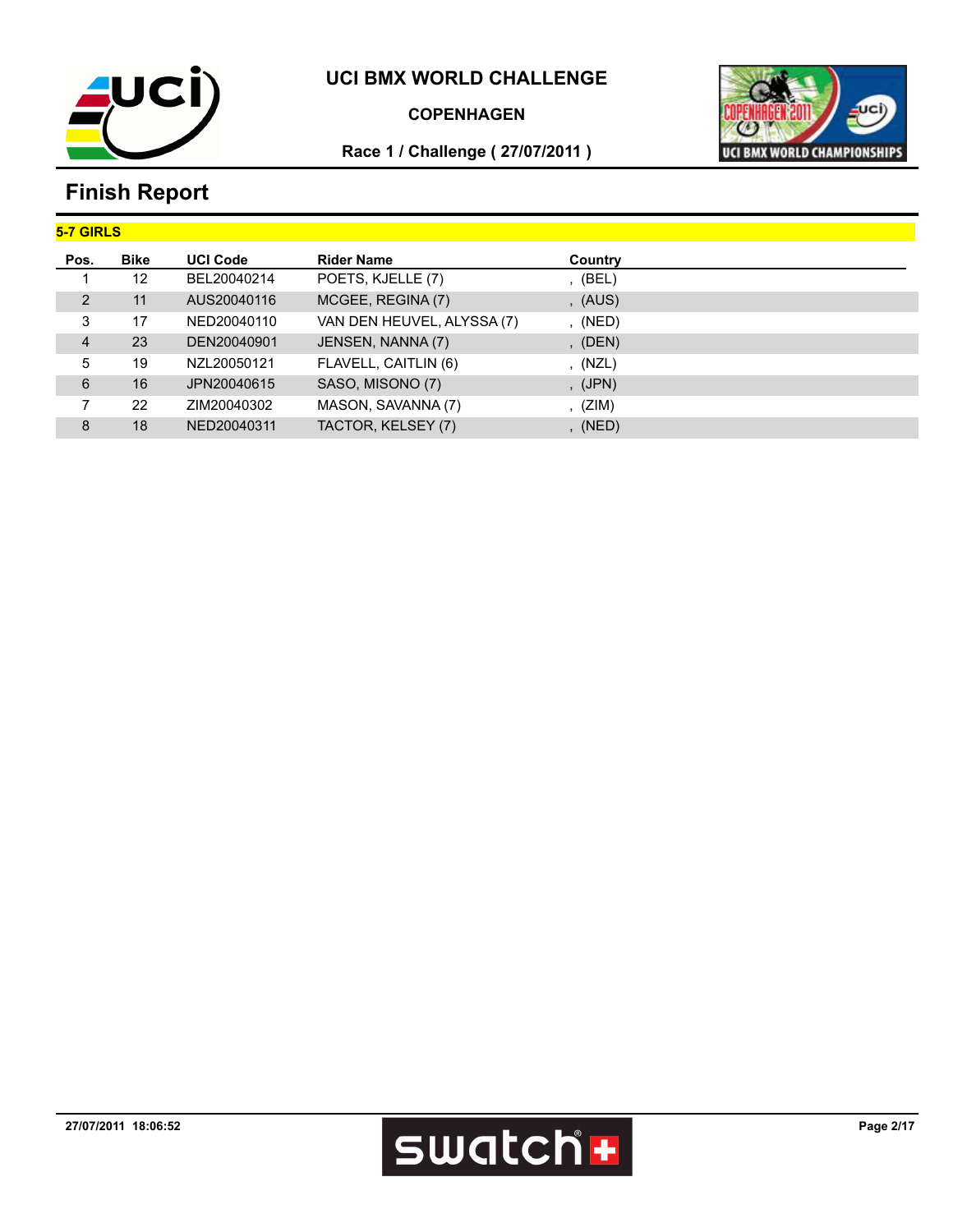

#### **COPENHAGEN**



## **Race 1 / Challenge ( 27/07/2011 )**

| <b>7 BOYS</b>  |             |                 |                            |         |
|----------------|-------------|-----------------|----------------------------|---------|
| Pos.           | <b>Bike</b> | <b>UCI Code</b> | <b>Rider Name</b>          | Country |
|                |             | NZL20040119     | STEVENS-MCNAB, LACHLAN (7) | , (NZL) |
| 2              | 3           | CZE20040119     | MATEJIK, ONDREJ (7)        | , (CZE) |
| 3              | 82          | BEL20040119     | MAGDELIJNS, WANNES (7)     | (BEL)   |
| $\overline{4}$ | 2           | ECU20040213     | DURINI, EMILIO (7)         | , (ECU) |
| 5              | 5           | SUI20040106     | LEUTHARD, SEVERIN (7)      | , (SUI) |
| 6              | 95          | GBR20040716     | HAWKINS, JACK (7)          | , (GBR) |
|                | 103         | NED20040331     | PIPERS, CASPER (7)         | (NED)   |
| 8              | 104         | NZL20040629     | WHYTE, JAMES (7)           | (NZL)   |

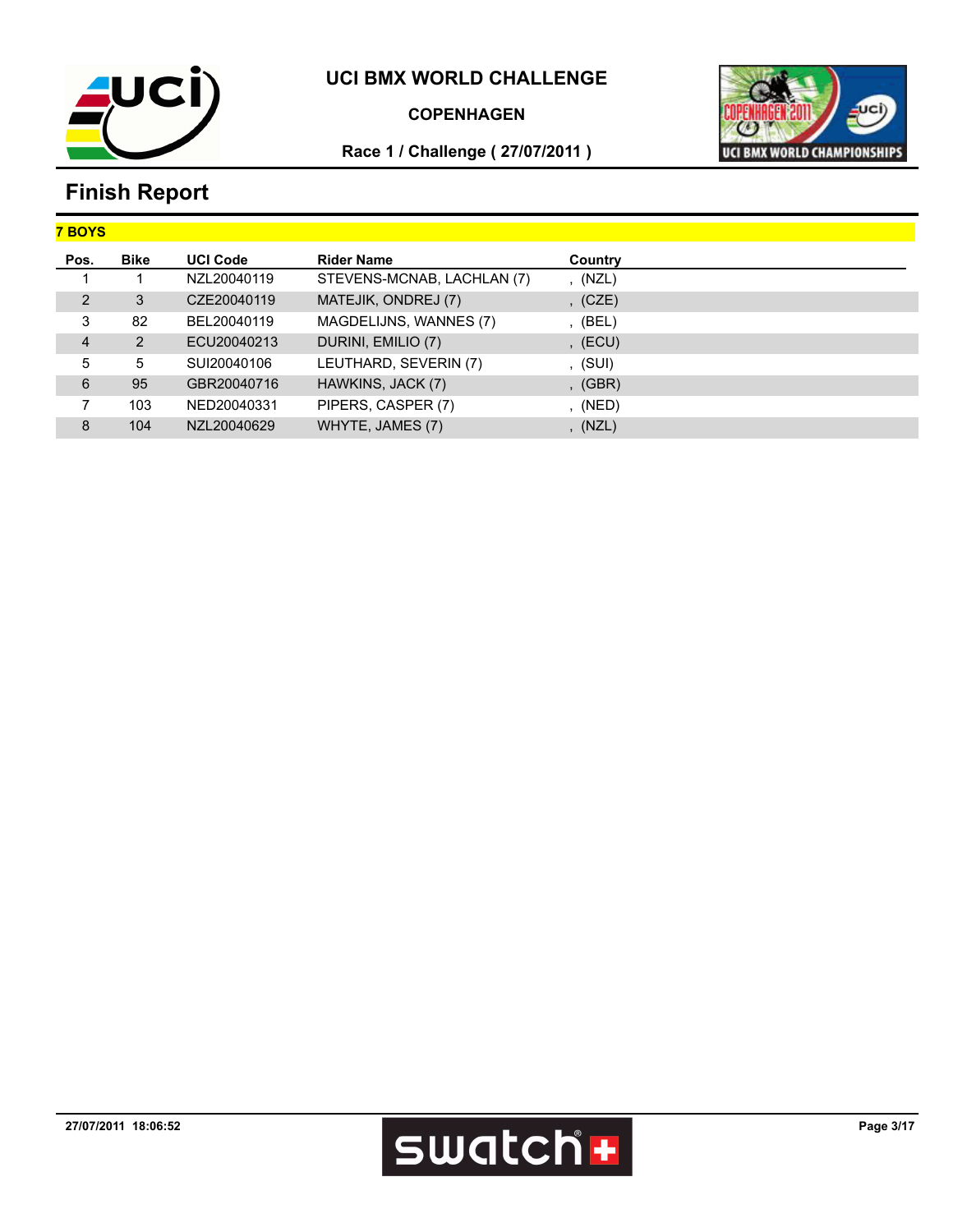

#### **COPENHAGEN**



### **Race 1 / Challenge ( 27/07/2011 )**

| <b>8 GIRLS</b> |             |                 |                          |         |  |
|----------------|-------------|-----------------|--------------------------|---------|--|
| Pos.           | <b>Bike</b> | <b>UCI Code</b> | <b>Rider Name</b>        | Country |  |
|                | 5           | ARG20030409     | CINGOLANI, FRANCESCA (8) | , (ARG) |  |
| $\overline{2}$ | 41          | DEN20030402     | CHRISTENSEN, MIA (8)     | , (DEN) |  |
| 3              | 48          | NZL20030610     | PENE, NGAHINA (8)        | , (NZL) |  |
| 4              | 49          | SUI20030828     | STAUB, KYRA (8)          | , (SUI) |  |
| 5              | 38          | BEL20030507     | VAN SAEN, THESSA (8)     | (BEL)   |  |
| 6              | 46          | GBR20030728     | BRYCELAND, GRACE (8)     | , (GBR) |  |
|                | 43          | DEN20031213     | ANDERSEN, SOFIE (8)      | (DEN)   |  |
| 8              | 37          | BEL20030722     | VERBRAEKEN, JENNA (8)    | (BEL)   |  |

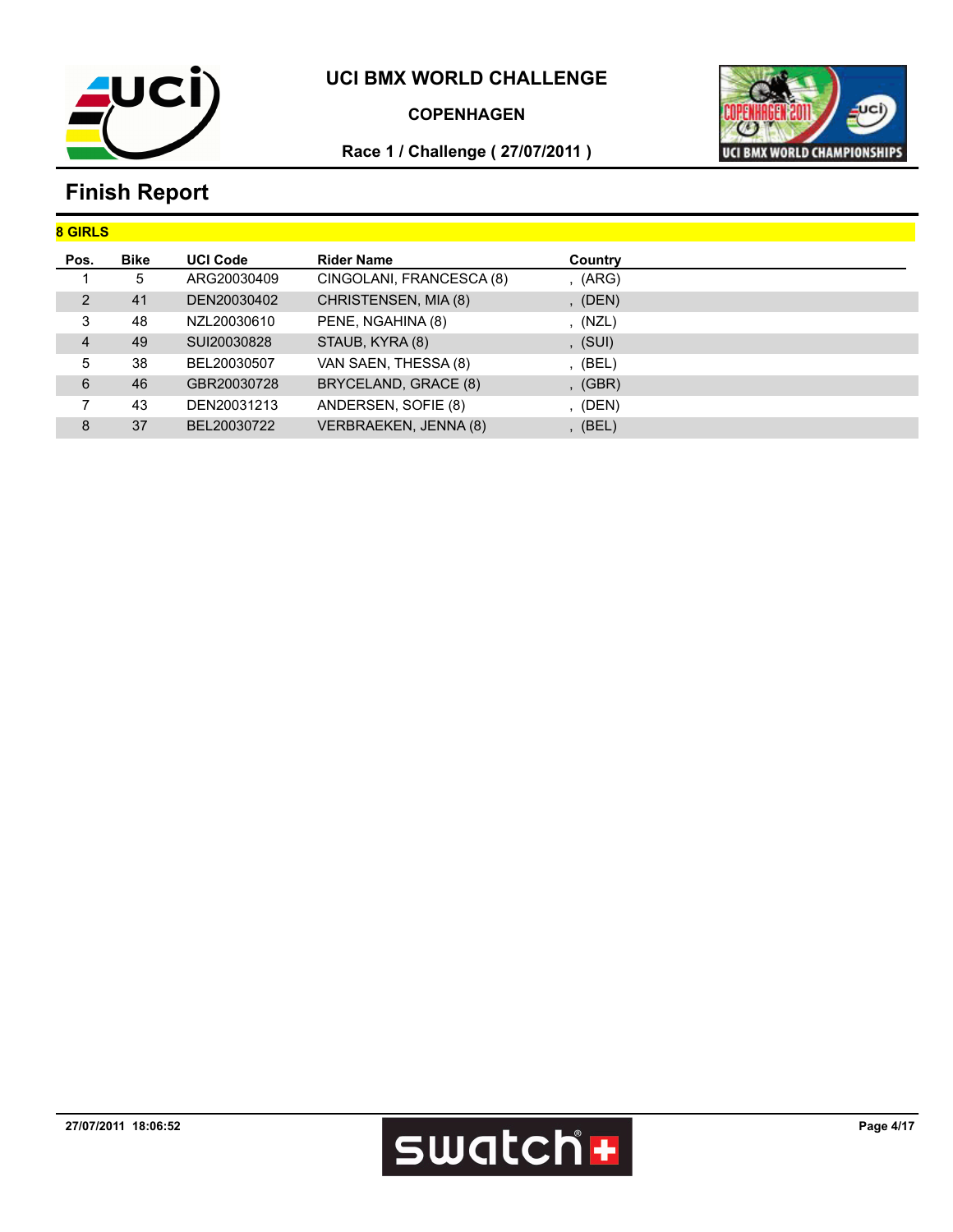

#### **COPENHAGEN**



## **Race 1 / Challenge ( 27/07/2011 )**

| 8 BOYS         |             |                 |                               |         |
|----------------|-------------|-----------------|-------------------------------|---------|
| Pos.           | <b>Bike</b> | <b>UCI Code</b> | <b>Rider Name</b>             | Country |
|                | 805         | USA20030102     | KELLY, JACK (8)               | , (USA) |
| 2              | 806         | USA20030124     | PILUSO, KOHL (8)              | , (USA) |
| 3              |             | NZL20030731     | BEARMAN, RICO (8)             | , (NZL) |
| $\overline{4}$ | 2           | USA20030603     | ANDERSEN, AMAKYE (8)          | , (USA) |
| 5              | 803         | USA20030327     | EVANS, PRESTON (8)            | , (USA) |
| 6              | 147         | GBR20030203     | CRAIK, ETHAN (8)              | , (GBR) |
|                | 3           | GBR20030403     | ROSSITER, LUKE (8)            | (GBR)   |
| 8              | 144         | COL20030125     | ANDRADE GUSTIN, YERSI ALEJAND | (COL)   |

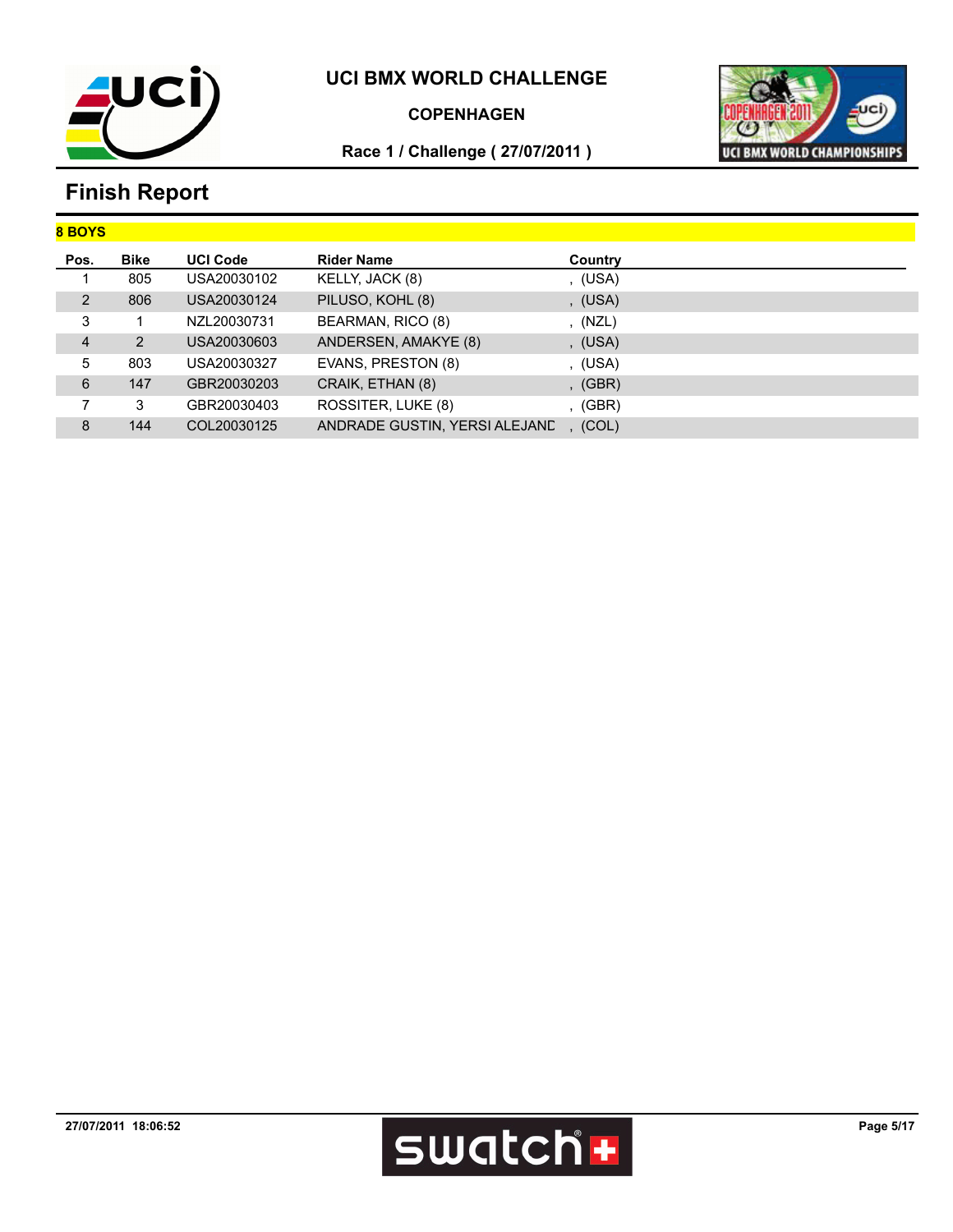

#### **COPENHAGEN**



### **Race 1 / Challenge ( 27/07/2011 )**

| <b>9 GIRLS</b> |             |                 |                       |         |  |
|----------------|-------------|-----------------|-----------------------|---------|--|
| Pos.           | <b>Bike</b> | <b>UCI Code</b> | <b>Rider Name</b>     | Country |  |
|                | 83          | USA20020130     | PERALATA, LEINANI (9) | , (USA) |  |
| 2              | 82          | USA20020927     | JONES, LEYNA (9)      | , (USA) |  |
| 3              | 2           | AUS20020904     | BARNES, DESREE (9)    | , (AUS) |  |
| $\overline{4}$ | 67          | BEL20020504     | GOOSSENS, MARTHE (9)  | , (BEL) |  |
| 5              | 68          | CZE20020322     | HAJKOVA, MICHAELA (9) | , (CZE) |  |
| 6              | 80          | SWE20021210     | SUND, HELENA (9)      | (SWE)   |  |
|                | 3           | GBR20020324     | TAYLOR, DARCIE (9)    | (GBR)   |  |
| 8              | 66          | AUS20020521     | MCGEE, KATHRYN (9)    | (AUS)   |  |

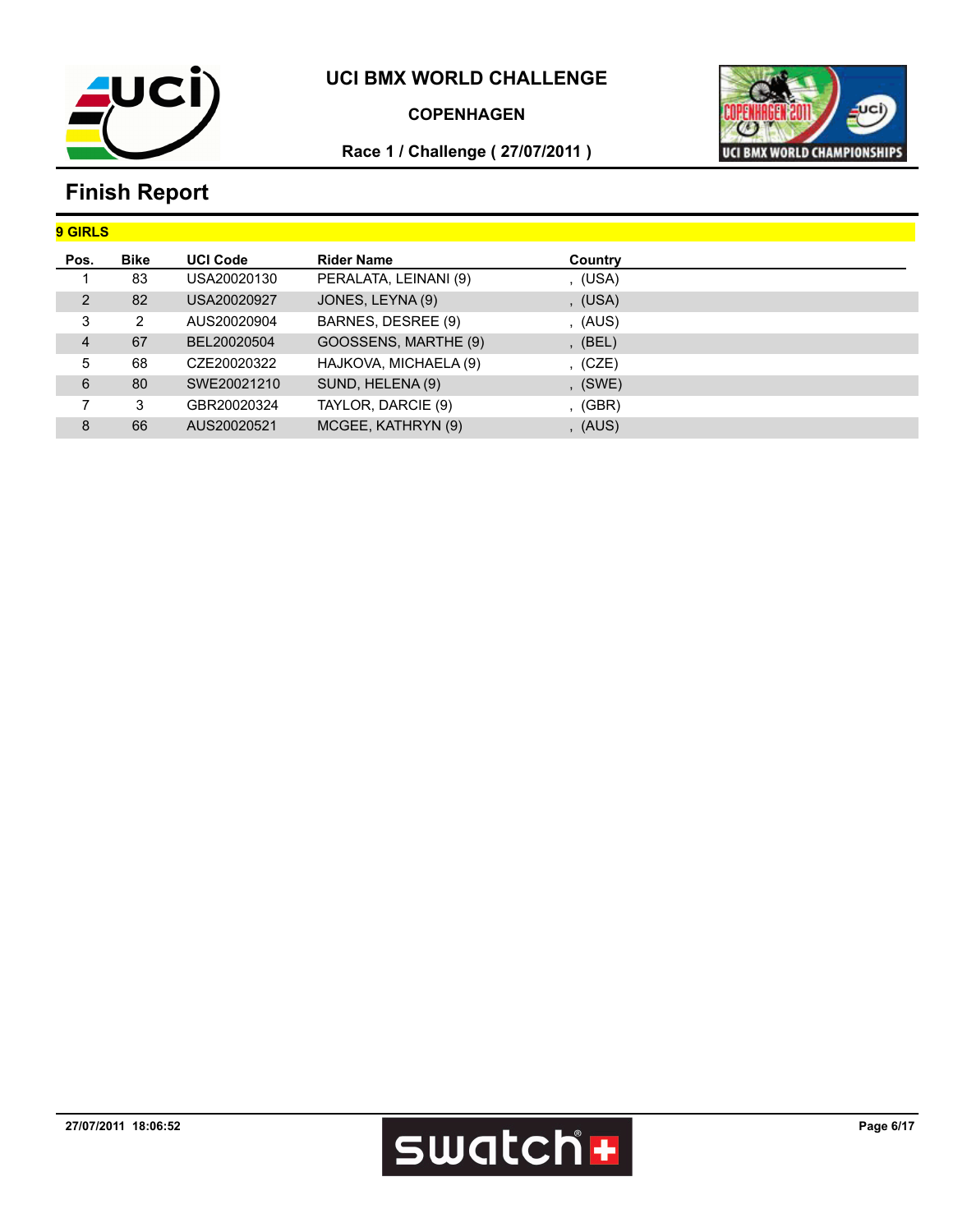

#### **COPENHAGEN**



### **Race 1 / Challenge ( 27/07/2011 )**

| <b>9 BOYS</b> |             |                 |                             |           |
|---------------|-------------|-----------------|-----------------------------|-----------|
| Pos.          | <b>Bike</b> | <b>UCI Code</b> | <b>Rider Name</b>           | Country   |
|               |             | USA20020105     | DITTRICK, JULIAN (9)        | , (USA)   |
| 2             | 817         | USA20020529     | PAPAJOHN, ANDRES (9)        | , (USA)   |
| 3             | 210         | LAT20020623     | RITINS, RONALDS (9)         | , (LAT)   |
| 4             | 5           | ARG20021004     | FINI, STEFANO (9)           | (ARG)     |
| 5             | 6           | COL20021029     | ECHEVERRY ZAPATA, ALEJANDRO | (COL)     |
| 6             | 819         | ZIM20020301     | MASON, BRENDAN (9)          | , $(ZIM)$ |
|               | 199         | FRA20020410     | CHAPELET, SIMON (9)         | (FRA)     |
| 8             | 8           | RSA20020219     | TERBLANCHE, CONNOR (9)      | (RSA)     |

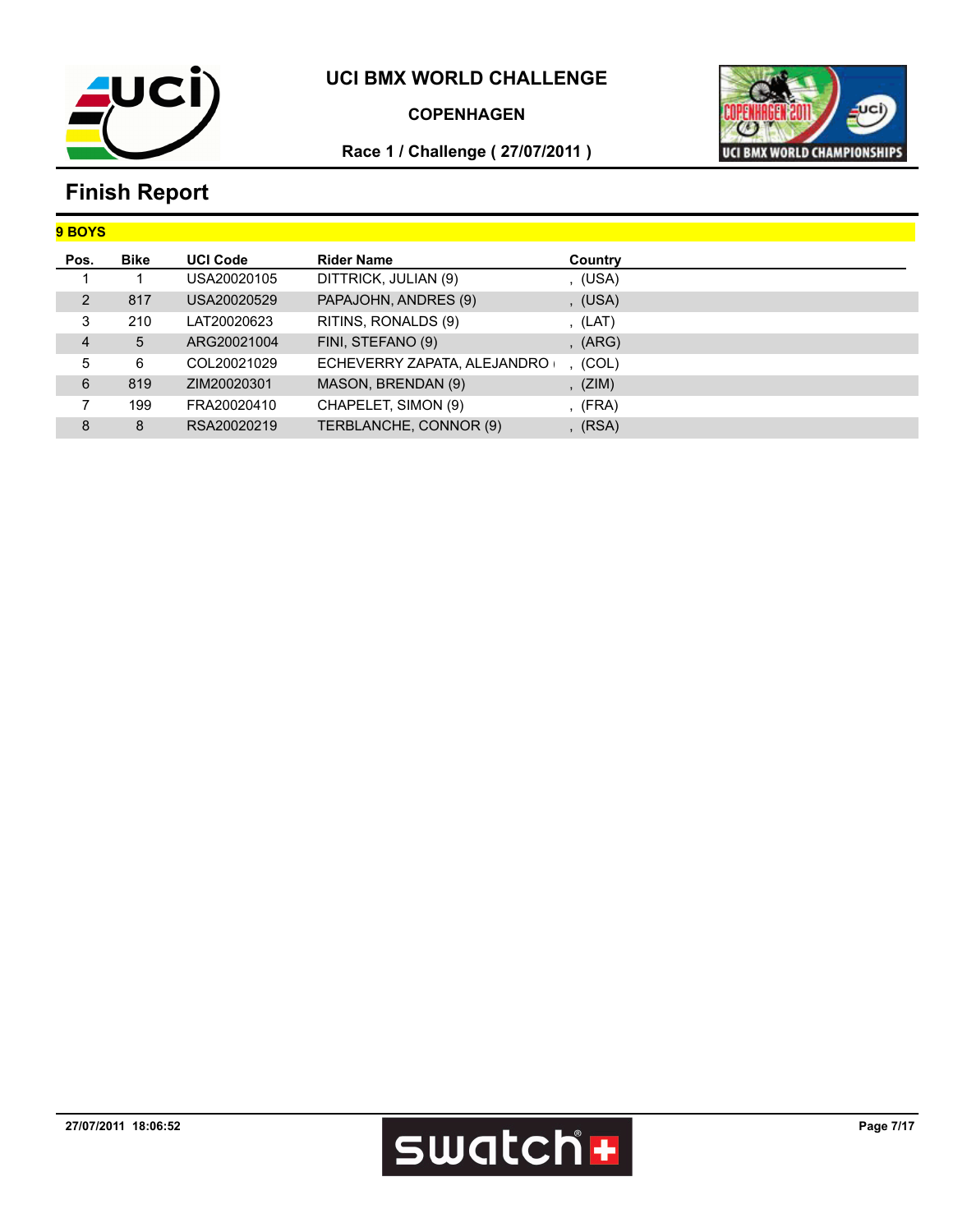

#### **COPENHAGEN**



### **Race 1 / Challenge ( 27/07/2011 )**

| <b>10 GIRLS</b> |             |                 |                        |         |  |
|-----------------|-------------|-----------------|------------------------|---------|--|
| Pos.            | <b>Bike</b> | <b>UCI Code</b> | <b>Rider Name</b>      | Country |  |
|                 | 113         | USA20010617     | SCOTT, JORDAN (10)     | , (USA) |  |
| $\overline{2}$  | 108         | NED20010130     | SCHEEPERS, INDY (10)   | , (NED) |  |
| 3               | 110         | NZL20010114     | HARCOURT, KALY (10)    | , (NZL) |  |
| $\overline{4}$  | 3           | NZL20011002     | BEARMAN, MIKAYLA (10)  | , (NZL) |  |
| 5               | 104         | NED20010101     | VAN DINTHER, ISA (10)  | , (NED) |  |
| 6               | 100         | FRA20011028     | MARTINEZ, TESSA (10)   | (FRA)   |  |
|                 | 4           | BEL20010927     | ZWAENEPOEL, TESSA (10) | (BEL)   |  |
| 8               | 5           | ZIM20011212     | DU PLOOY, KIRSTEN (10) | (ZIM)   |  |

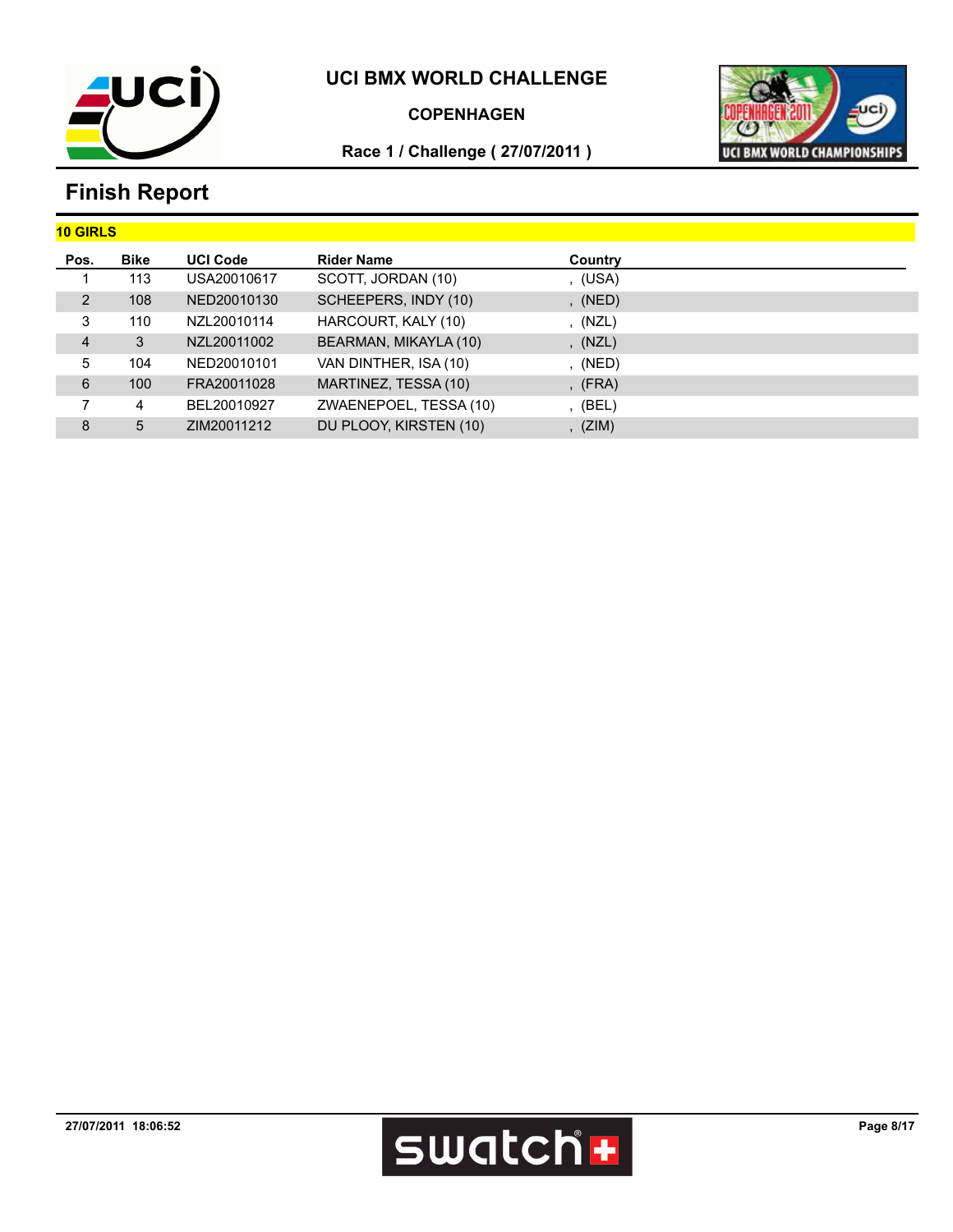

#### **COPENHAGEN**



### **Race 1 / Challenge ( 27/07/2011 )**

| <b>10 BOYS</b> |             |                 |                               |           |
|----------------|-------------|-----------------|-------------------------------|-----------|
| Pos.           | <b>Bike</b> | <b>UCI Code</b> | <b>Rider Name</b>             | Country   |
|                | 3           | ZIM20010723     | DENSLOW, MATTHEW (10)         | , $(ZIM)$ |
| 2              | 850         | USA20010406     | JAWORSKY, ROMAN (10)          | , (USA)   |
| 3              | 268         | LAT20010320     | GLAZERS, EDVARDS (10)         | , (LAT)   |
| $\overline{4}$ | 253         | GBR20010328     | CULLEN, ROSS (10)             | (GBR)     |
| 5              | 5           | BRA20010322     | PUSSIELDI, PEDRO PEREIRA (10) | (BRA)     |
| 6              | 266         | LAT20010622     | LIEPINS, REINO (10)           | , (LAT)   |
|                | 239         | DEN20010706     | HOEG, ANDREAS (10)            | (DEN)     |
| 8              | 831         | NED20010216     | VERSTGEGEN, LEN (10)          | (NED)     |

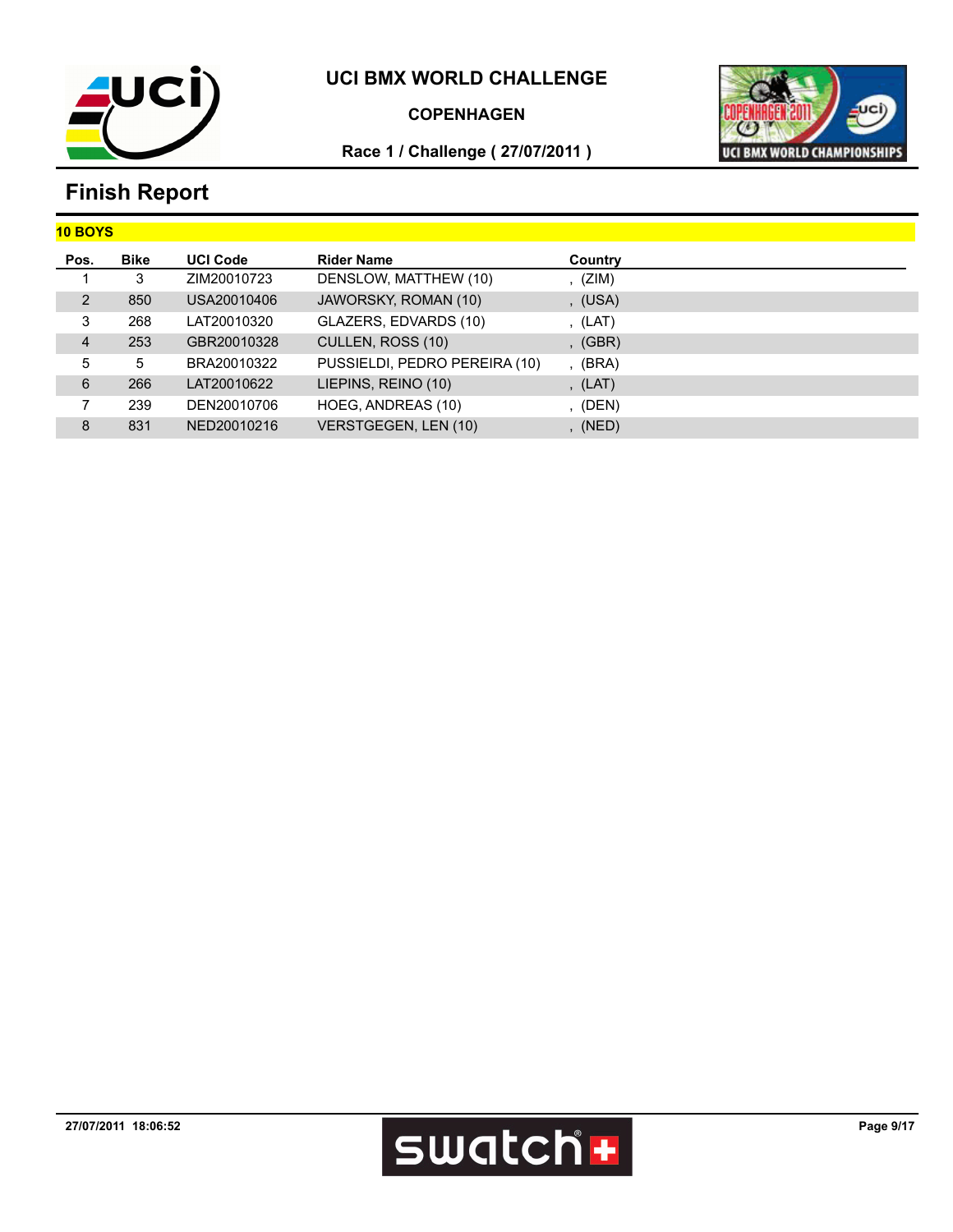

#### **COPENHAGEN**



### **Race 1 / Challenge ( 27/07/2011 )**

| <b>11 GIRLS</b> |             |                 |                           |         |  |
|-----------------|-------------|-----------------|---------------------------|---------|--|
| Pos.            | <b>Bike</b> | <b>UCI Code</b> | <b>Rider Name</b>         | Country |  |
|                 | 118         | FRA20000913     | BERNARD, MATHILDE (11)    | , (FRA) |  |
| 2               | 136         | BRA20000229     | BARRETO, MAITE NAVES (11) | (BRA)   |  |
| 3               | 124         | GBR20001227     | BAPTISTA, KIM (11)        | (GBR)   |  |
| $\overline{4}$  | 132         | SUI20000609     | DONZALLAZ, ELOISE (11)    | , (SUI) |  |
| 5               | 123         | FRA20001211     | WAY, CLEMENTINE (11)      | , (FRA) |  |
| 6               | 131         | NED20000928     | VISSER, MANON (11)        | , (NED) |  |
|                 | 126         | GER20000323     | STEIN, LUNA (11)          | (GER)   |  |
| 8               | 134         | BEL20000505     | NIJS, YENTL (11)          | (BEL)   |  |

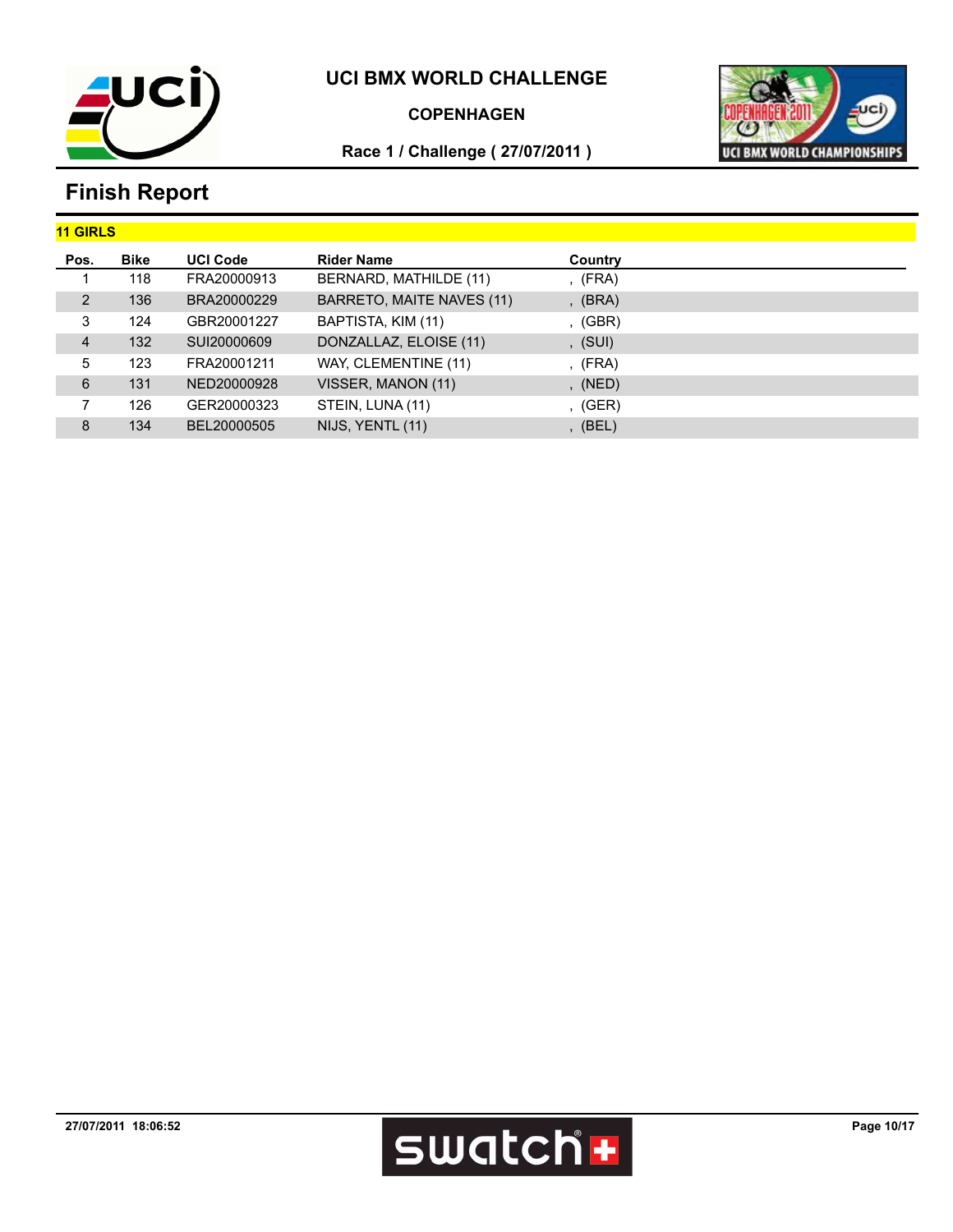

#### **COPENHAGEN**



## **Race 1 / Challenge ( 27/07/2011 )**

| <b>11 BOYS</b> |             |                 |                                |         |
|----------------|-------------|-----------------|--------------------------------|---------|
| Pos.           | <b>Bike</b> | <b>UCI Code</b> | <b>Rider Name</b>              | Country |
|                | 928         | ARG20000121     | BRIZUELA, MATIAS JESUS (11)    | , (ARG) |
| 2              | 5           | COL20000315     | ZULUAGA MELO, CARLOS JAVIER (* | (COL)   |
| 3              | 282         | BEL20000307     | PAESHUYSE, PJOTR (11)          | (BEL)   |
| $\overline{4}$ | 892         | JPN20000624     | NAKAI, ASUMA (11)              | , (JPN) |
| 5              | 887         | USA20000710     | LEWIS, SHAYNE (11)             | , (USA) |
| 6              | 2           | FRA20000208     | VIEILLARD, BAPTISTE (11)       | , (FRA) |
|                | 307         | FRA20000711     | CHENAF, JOE (11)               | (FRA)   |
| 8              |             | AUS20000929     | RICE, JADEN (11)               | (AUS)   |

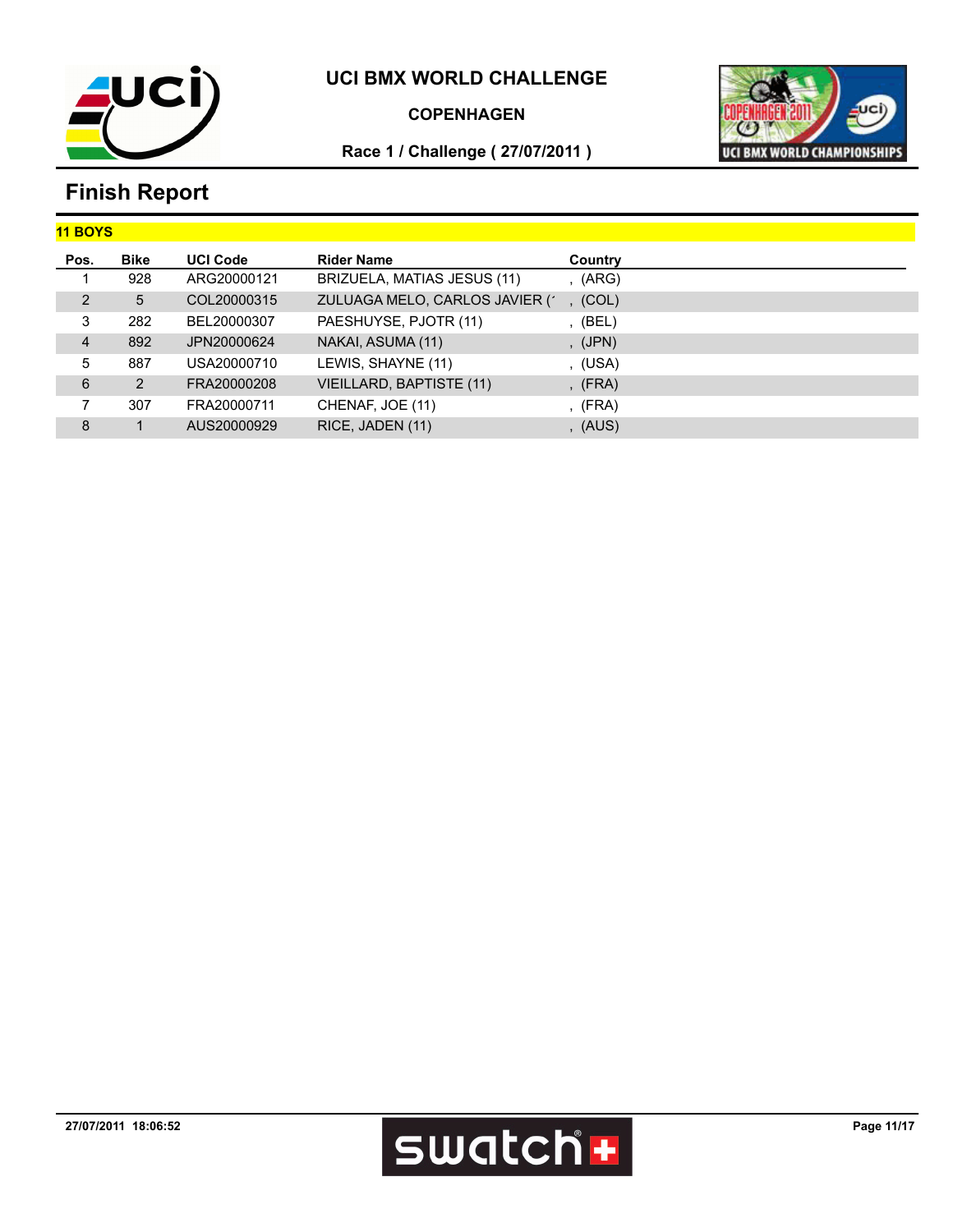

#### **COPENHAGEN**



### **Race 1 / Challenge ( 27/07/2011 )**

| <b>12 GIRLS</b> |             |                 |                               |           |  |
|-----------------|-------------|-----------------|-------------------------------|-----------|--|
| Pos.            | <b>Bike</b> | <b>UCI Code</b> | <b>Rider Name</b>             | Country   |  |
|                 | 152         | JPN19990607     | HATAKEYAMA, SAE (12)          | , $(JPN)$ |  |
| $\overline{2}$  | 154         | LAT19990521     | PETERSONE, VINETA (12)        | , (LAT)   |  |
| 3               |             | JPN19990823     | SAKAKIBARA, SAYA (12)         | , (JPN)   |  |
| $\overline{4}$  | 156         | NED19990523     | <b>VOLLENBERG, SANNE (12)</b> | (NED)     |  |
| 5.              | 151         | ITA19990826     | BOCCARDI, MARTINA (12)        | , (ITA)   |  |
| 6               | 155         | NED19990329     | BLOEMHOF, WIETSKE (12)        | , (NED)   |  |
|                 | 2           | AUS19990514     | BROMLEY, DION (12)            | , (AUS)   |  |
| 8               | 148         | GBR19990507     | RIDGE-DAVIS, BLAINE (12)      | (GBR)     |  |

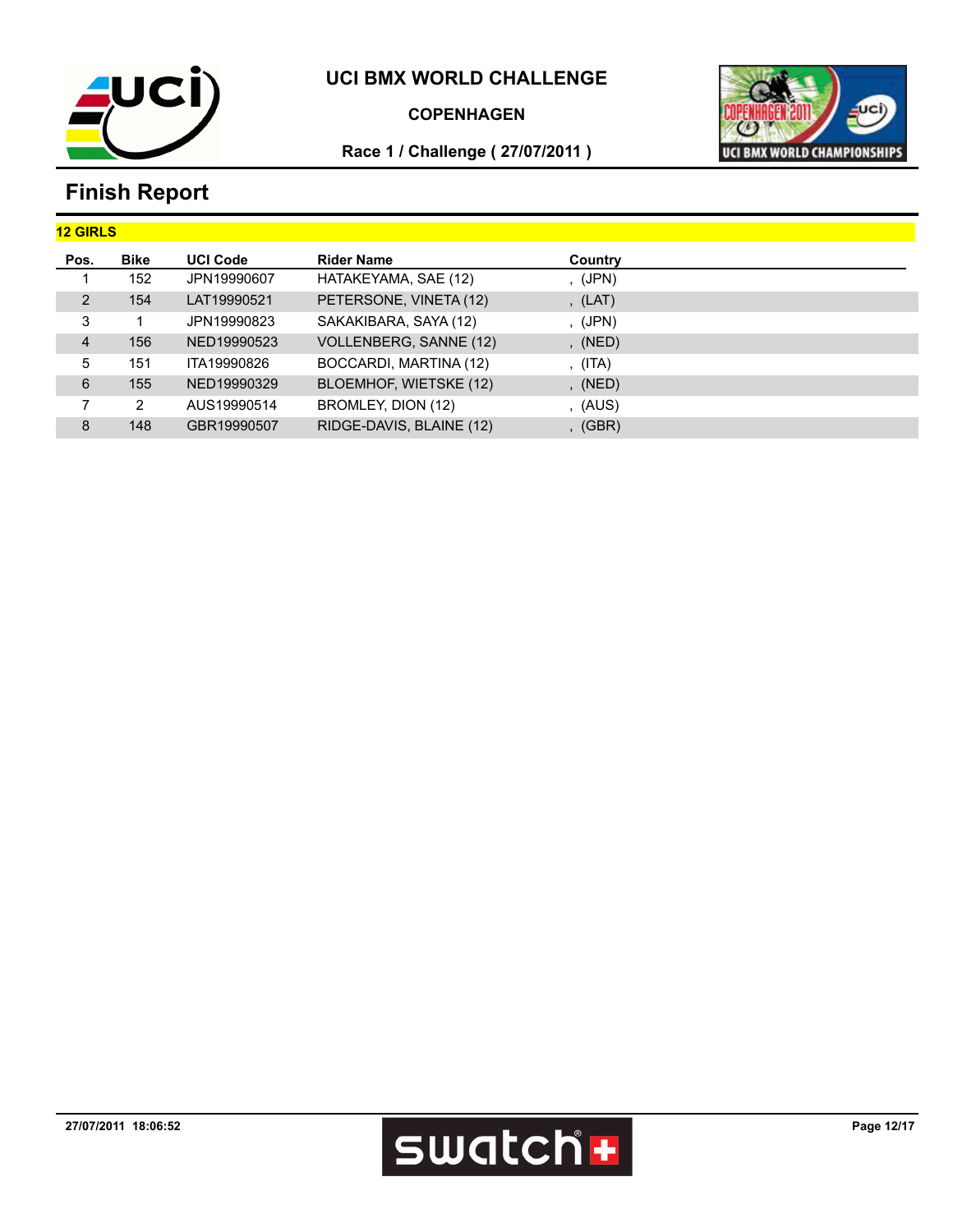

#### **COPENHAGEN**



## **Race 1 / Challenge ( 27/07/2011 )**

| <b>12 BOYS</b> |             |                 |                                |           |
|----------------|-------------|-----------------|--------------------------------|-----------|
| Pos.           | <b>Bike</b> | <b>UCI Code</b> | <b>Rider Name</b>              | Country   |
|                |             | USA19990204     | GONZALES, MICHAEL (12)         | , (USA)   |
| 2              | 342         | CZE19990123     | HOLEC, RICHARD (12)            | , (CZE)   |
| 3              | 2           | GER19990705     | WEBSTER, AXEL (12)             | , (GER)   |
| $\overline{4}$ | 6           | SUI19990723     | BUTTI, CEDRIC (12)             | , (SUI)   |
| 5.             | 334         | AUT19991011     | BRESCHAN, NOAH (12)            | , $(AUT)$ |
| 6              | 5           | RSA19990416     | EGGAR, DYLAN (12)              | , (RSA)   |
|                | 3           | ARG19990503     | SORIANO, FRANCO (12)           | , $(ARG)$ |
| 8              | 899         | NED19990209     | VAN DE GROENENDAAL, KEVIN (12) | (NED)     |

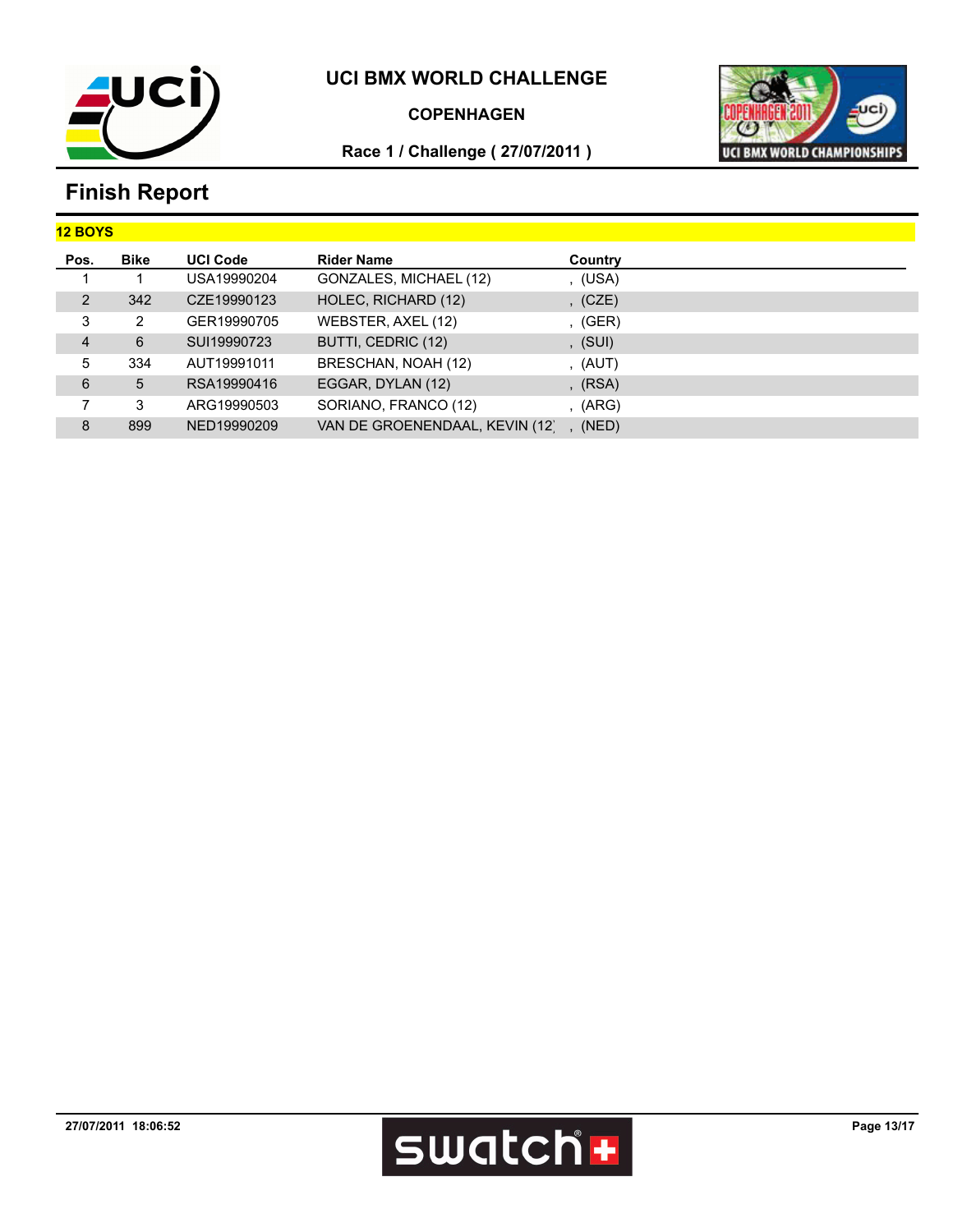

#### **COPENHAGEN**



### **Race 1 / Challenge ( 27/07/2011 )**

| <b>13 GIRLS</b> |             |                 |                       |         |  |
|-----------------|-------------|-----------------|-----------------------|---------|--|
| Pos.            | <b>Bike</b> | <b>UCI Code</b> | <b>Rider Name</b>     | Country |  |
|                 | 3           | NED19980123     | SMULDERS, MEREL (13)  | , (NED) |  |
| 2               |             | FRA19980326     | ETIENNE, AXELLE (13)  | , (FRA) |  |
| 3               | 169         | BEL19980903     | VERTESSEN, KARO (13)  | (BEL)   |  |
| $\overline{4}$  | 2           | NED19980706     | VEENSTRA, MANON (13)  | , (NED) |  |
| 5               | 181         | USA19980611     | VAN OGLE, KELSEY (13) | , (USA) |  |
| 6               | 177         | JPN19980306     | TSUJITA, HANAKO (13)  | , (JPN) |  |
|                 | 5           | AUS19980225     | WEBER, AISLYNN (13)   | , (AUS) |  |
| 8               | 179         | SUI19980813     | UHR, MELANIE (13)     | (SUI)   |  |

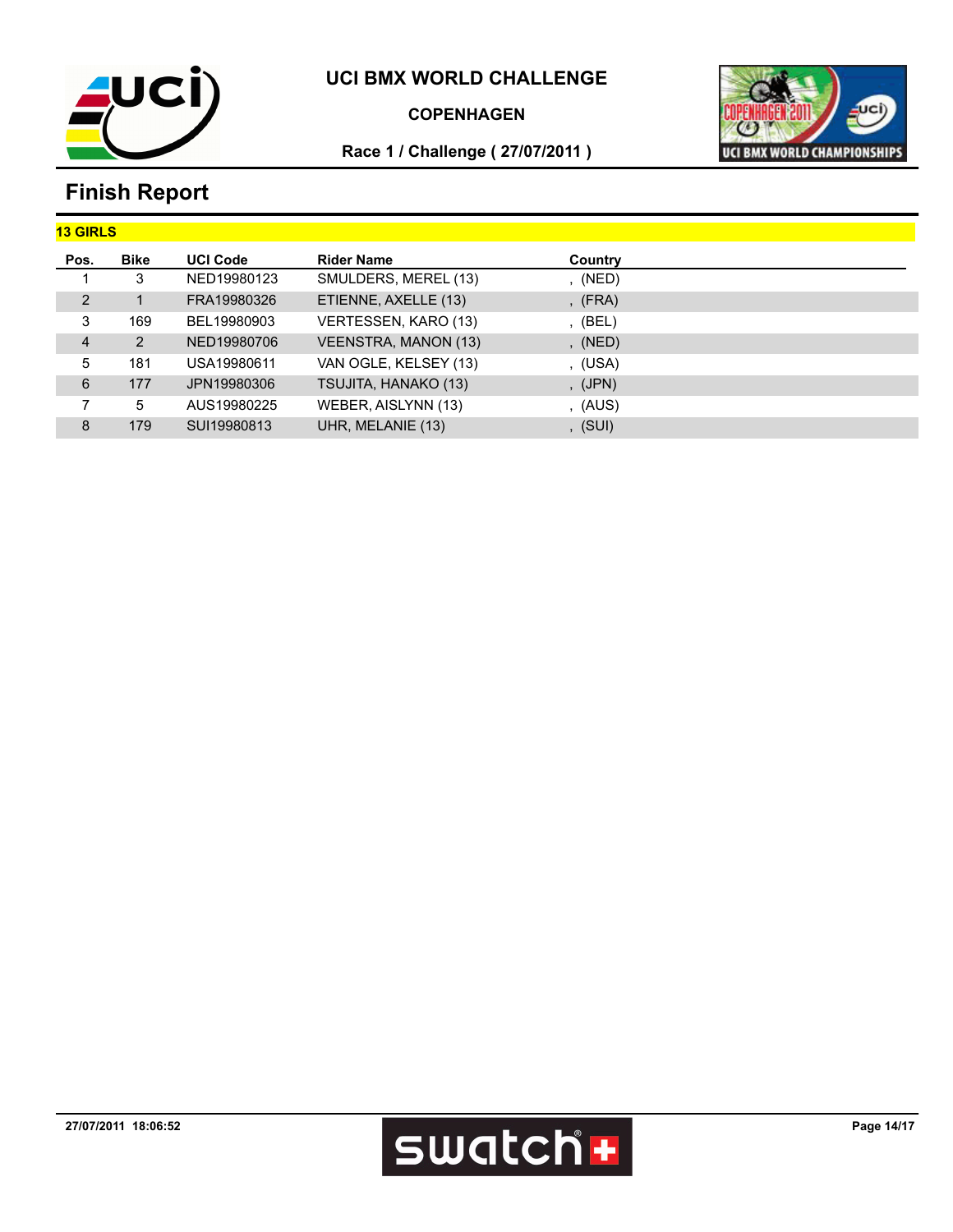

#### **COPENHAGEN**



### **Race 1 / Challenge ( 27/07/2011 )**

| <b>13 BOYS</b> |             |                 |                        |         |  |
|----------------|-------------|-----------------|------------------------|---------|--|
| Pos.           | <b>Bike</b> | <b>UCI Code</b> | <b>Rider Name</b>      | Country |  |
|                | 691         | USA19980317     | PETTIGREW, RYAN (13)   | , (USA) |  |
| 2              | 654         | JPN19980803     | YAMAGUCHI, DAICHI (13) | , (JPN) |  |
| 3              | 661         | NED19980805     | KIMMANN, JUSTIN (13)   | , (NED) |  |
| $\overline{4}$ | 626         | USA19980305     | WAMSLEY, MYLES (13)    | , (USA) |  |
| 5              | 8           | FRA19980627     | ROBERT, ROMAIN (13)    | , (FRA) |  |
| 6              | 690         | USA19980529     | MARTIN, SPENCER (13)   | , (USA) |  |
|                | 656         | LAT19980513     | BABRIS, HELVIJS (13)   | , (LAT) |  |
| 8              | 646         | GBR19980926     | SHARROCK, PADDY (13)   | (GBR)   |  |

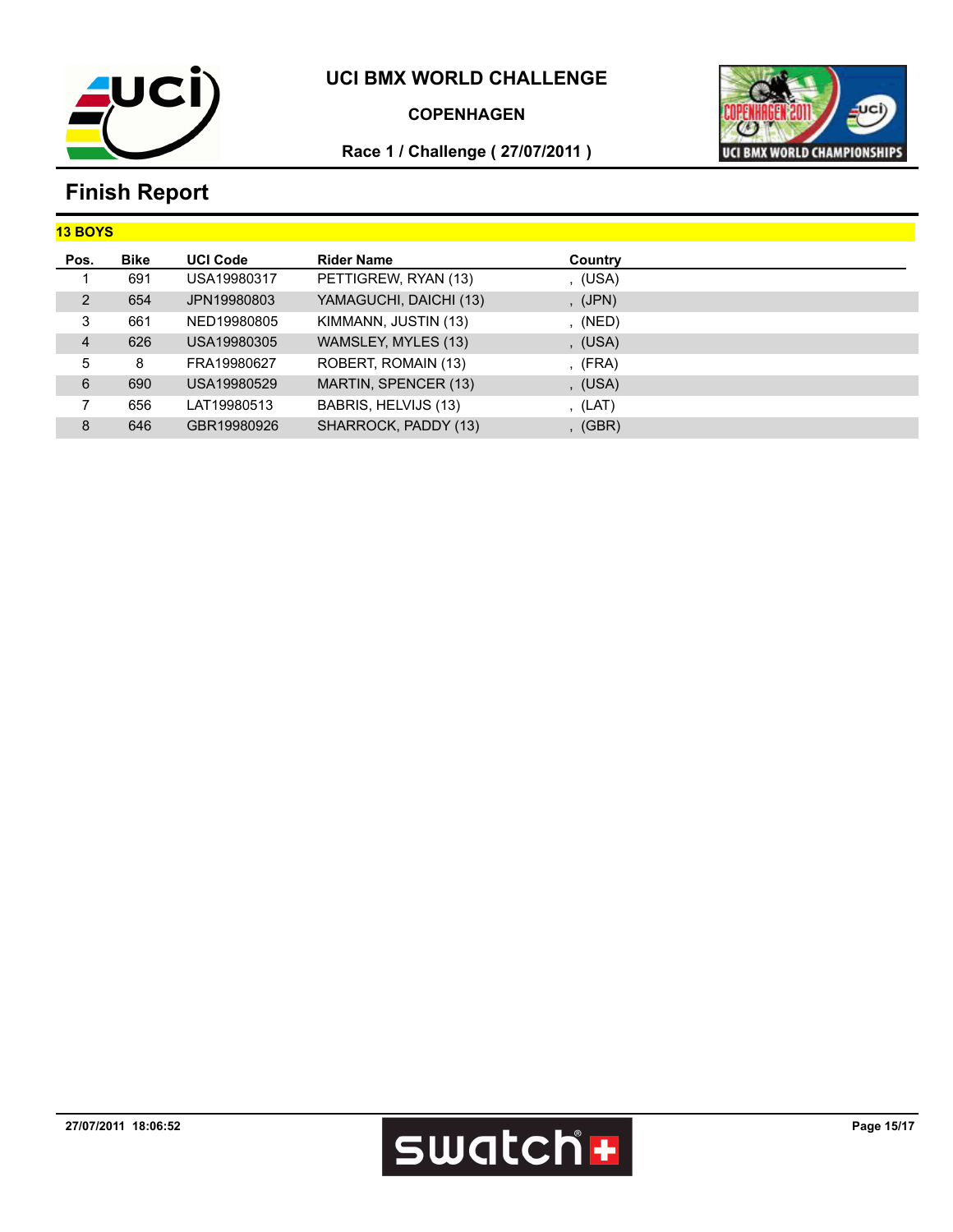

#### **COPENHAGEN**



### **Race 1 / Challenge ( 27/07/2011 )**

| <b>14 GIRLS</b> |             |                 |                                |         |  |
|-----------------|-------------|-----------------|--------------------------------|---------|--|
| Pos.            | <b>Bike</b> | <b>UCI Code</b> | <b>Rider Name</b>              | Country |  |
|                 | 204         | FRA19970130     | HETMANCZYK, MARGOT (14)        | , (FRA) |  |
| 2               |             | NZL19970611     | HANSEN, TAHLIA (14)            | , (NZL) |  |
| 3               | 196         | CAN19970425     | TUCHSCHERER, DAINA (14)        | , (CAN) |  |
| $\overline{4}$  | 2           | NZL19970703     | FOX, ABIGAIL (14)              | , (NZL) |  |
| 5               | 208         | ITA19970328     | ZAMPESE, CAMILLA (14)          | , (ITA) |  |
| 6               | 213         | SUI19971215     | <b>JUILLERAT, LOUANNE (14)</b> | , (SUI) |  |
|                 | 201         | FRA19970128     | CHAGROT, NOEMIE (14)           | (FRA)   |  |
| 8               | 200         | FRA19970327     | BESNIER, OCEANE (14)           | (FRA)   |  |